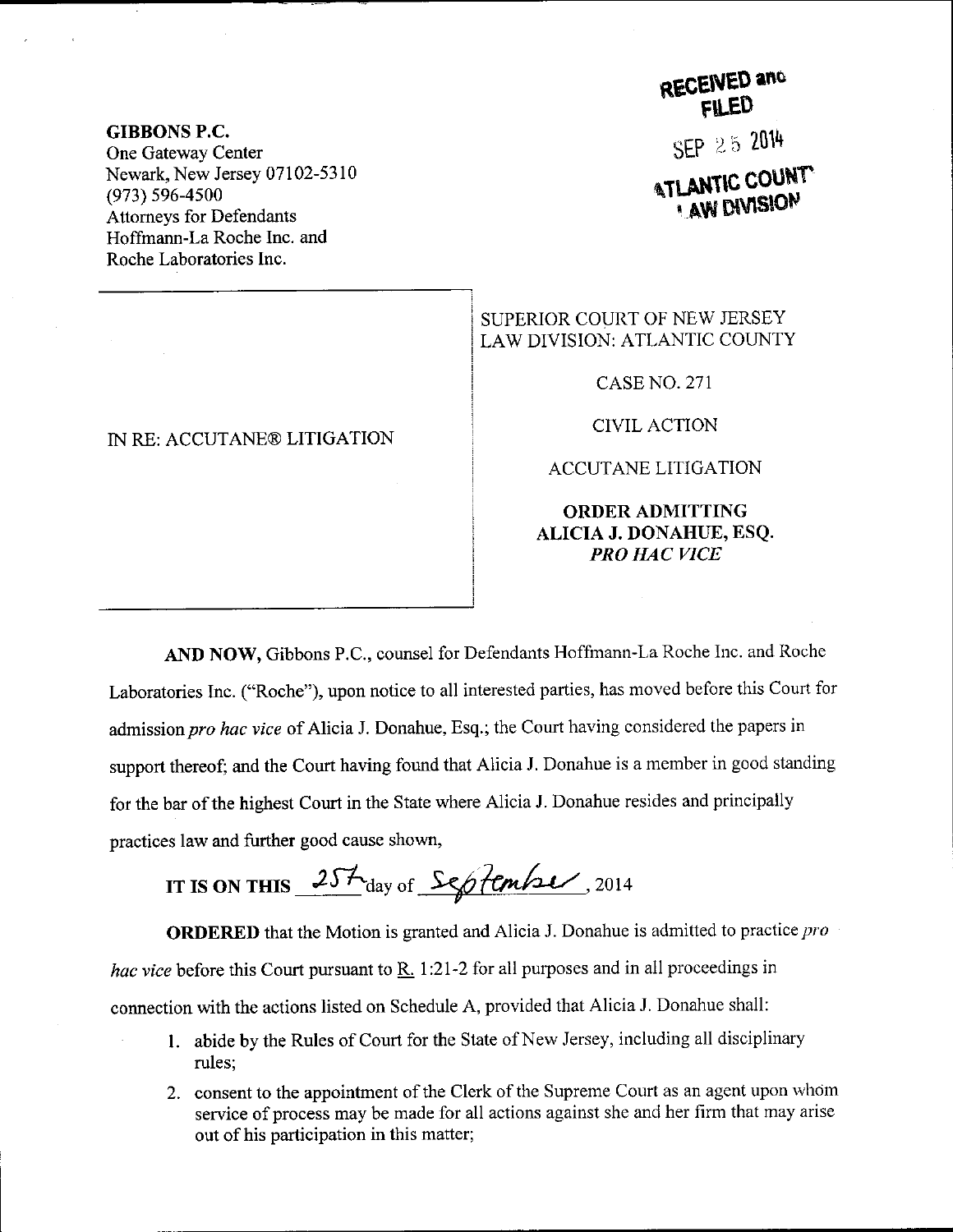- 3. notify the Court immediately of any matter affecting her standing before this Court; and
- 4. have all pleadings and other papers filed in the Court signed by an attorney-at-law of this Court employed by the firm of Gibbons P.C., who shall be responsible for the conduct of Alicia J. Donahue; and it is further

ORDERED that Alicia J. Donahue shall make payment of fees as provided in the New

Jersey Rules of Court,  $R_1$  1:28-1(b), 1:28-2 and 1:28B-1(e), within thirty (30) days of the date of

this Order; and it is further

ORDERED that the Clerk of this Court shall forward a copy of this Order to the

Treasurer of the New Jersey Fund for Client Protection: and it is further

ORDERED that copies of this Order shall be served by attorneys for Roche upon all counsel of record within seven (7) days of the receipt thereof.

Nur Cloh

Honorable Nelson C. Johnson, J.S.C.

[ ] Opposed

[ ] Unopposed